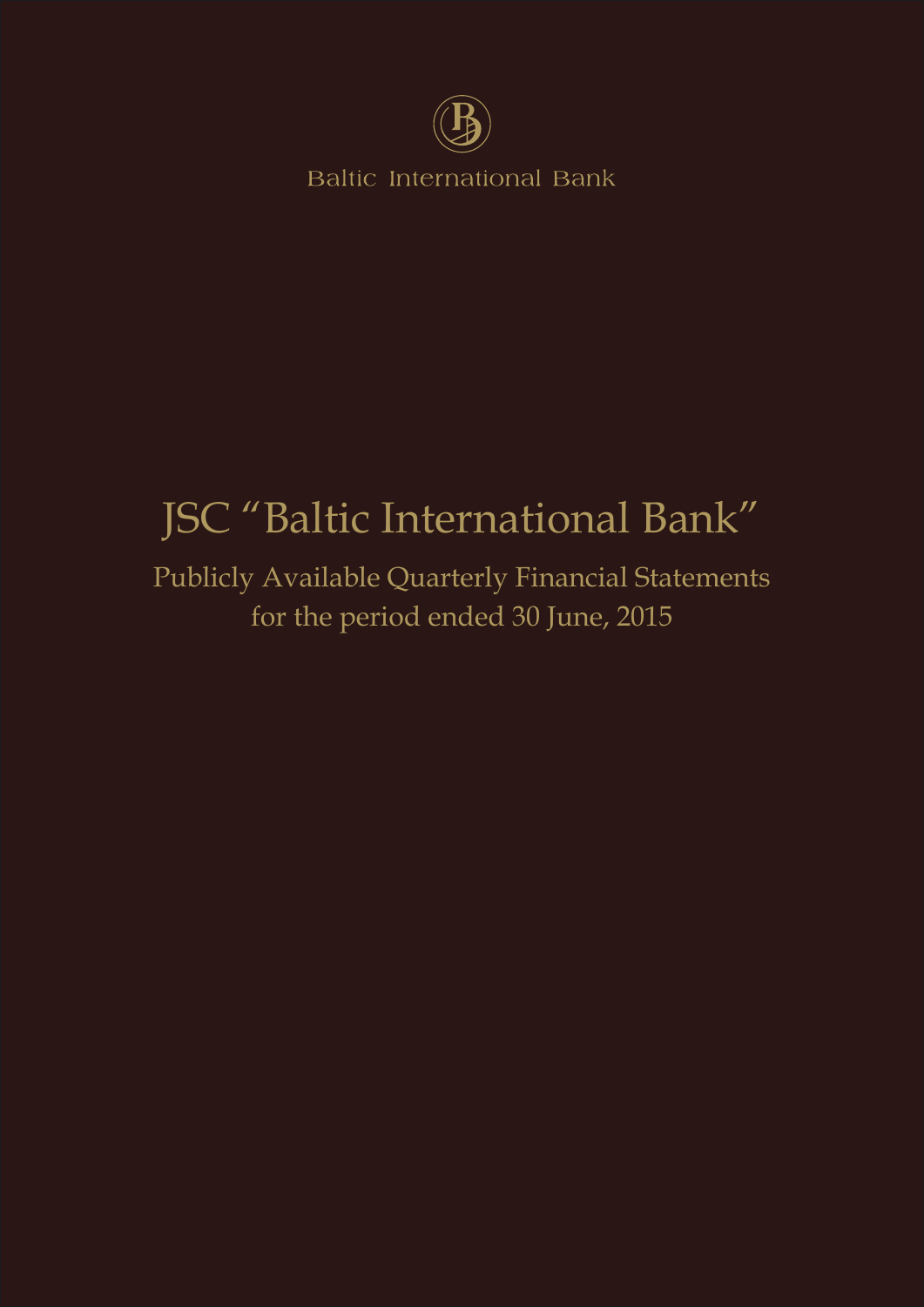### Table of contents

- **Report from the Bank's (Group's) Senior Management**
- **Members of the consolidation group**
- **Bank's shareholders**
- **Bank's senior management**
- **Bank's organisational structure**
- **Bank's Operational Strategy And Operational Objectives**
- **Risk management**
- **The Bank's performance ratios**
- **Income statement**
- **Balance sheet statement**
- **Overview of own funds and capital ratios**
- **Liquidity ratio calculation**
- **Note 1. Securities portfolio**
- **Note 2. Debt securities of central governments**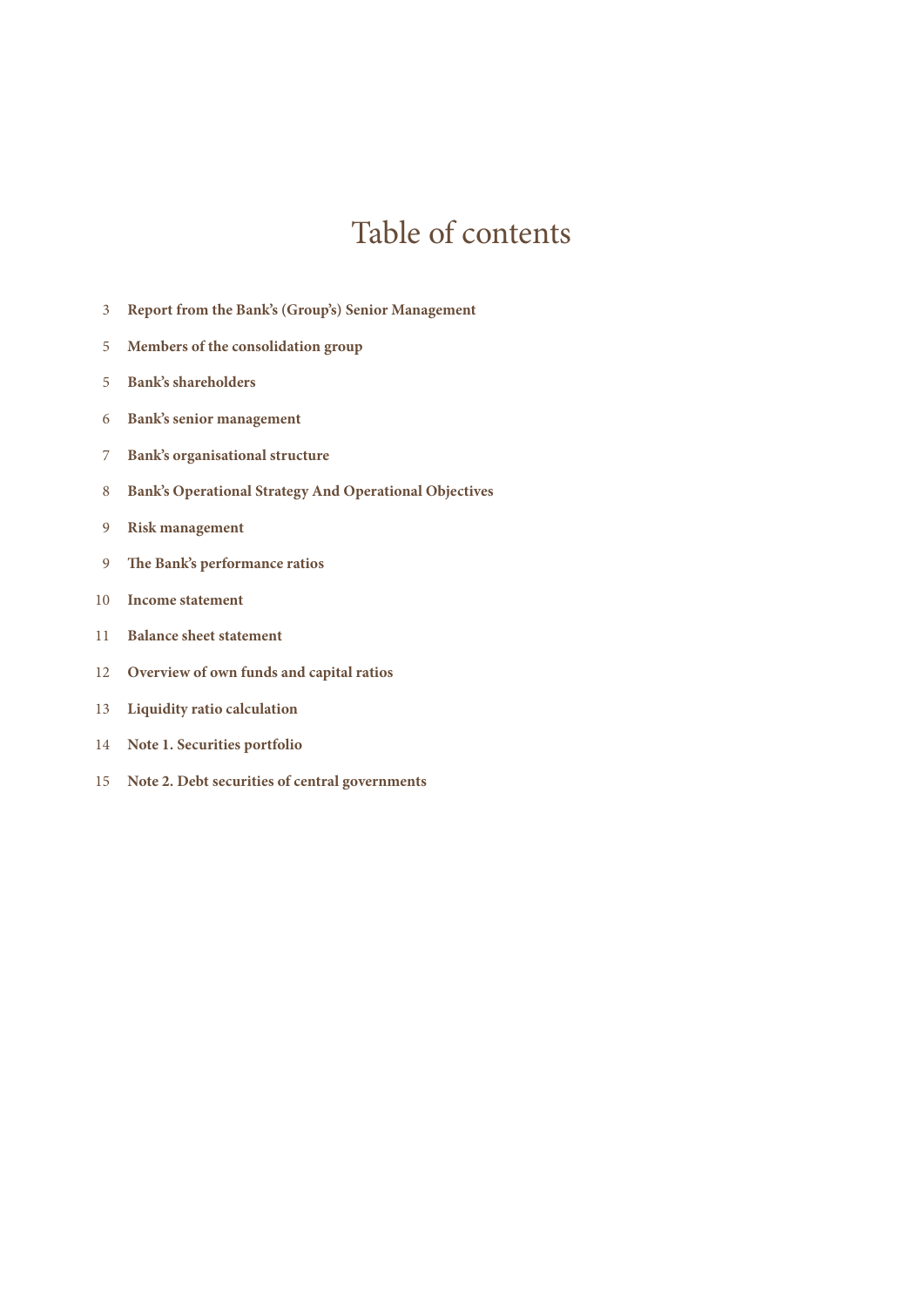### Report from the Bank's (Group's) Senior Management

For financial market participants, 2Q 2015 was associated with the risks posed by the situation surrounding Greece, a sharp slowdown in Chinese economic growth, the reaching of the agreement over Iran's nuclear programme and a step-by-step lifting of sanctions on Iran, and a further reinforcement of the U.S. dollar and decline in the euro's value. The global economy continued to pick up at a moderate pace. The world economy will grow 3.3 percent in 2015, a little bit less than in 2014, according to the IMF. Latvia's economy also demonstrates moderate growth (up 2.6% compared with 2Q 2014). This may lead to greater optimism among businesspeople and hence to greater investor activity. However, the geopolitical tensions still jeopardize robust growth prospects.

In 2Q 2015, assets of Baltic International Bank (Bank) (the Group's figures are shown within the brackets) surpassed the half-million mark to stand at EUR 521.60 (521.73) million. The Bank recorded a profit of EUR 2.58 (2.57) million. The Bank's operating income exceeded EUR 10 million. The net fee and commission income rose 32.7 percent from the same period last year, a record level boosted by a surge in the customer base and a more intense use of banking services. Payments and settlements, e-commerce and payment cards, brokerage services, margin trading and asset management contributed largely to the growth of fee and commission income. Forex transactions showed excellent results. Income from forex trading grew fourfold compared with the same period in 2014. The net interest income declined amid negative interest rates in the eurozone.

The Bank continued to diversify its assets, reduce its holdings of correspondent account balances and invest in riskless bonds. In 2Q 2015, the portfolio of available-for-sale securities increased by 91.58% or EUR 80.00 million. The volume of the securities portfolio reached EUR 177.30 million, or 33.99% (33.98%) of the total assets as at 30 June 2015. Fixed-income debt securities of the issuers carrying high-grade credit ratings represent the major holding within the securities portfolio. The securities generate a stable rate of return. The percentage of securities rated 'A-'and higher made up 90.54% of the total portfolio. Investments in sovereign debt securities issued by the governments of the USA, Poland, Lithuania, Latvia and Turkey make up 34.35% of the portfolio. Bonds issued by multilateral development banks (MDBs) account for 42.13% of the portfolio.

In line with the Bank's wealth preservation strategy, the main portion of the assets (41.68% (41.67%), apart from risk-free bonds, was predominantly represented by investment-grade 'due from credit institutions' (more than 80 percent of the total 'due from credit institutions'). This enabled the Bank to maintain its liquidity ratio higher than 90% (30 June 2015: 91.35%). The Bank's liquidity coverage ratio (LCR) many-fold exceeded 100 percent.

Measures aimed at establishing a stable funding base and long-term partner relationships with customers enabled the Bank to increase the volume of subordinated deposits by 11.32% to reach EUR 18.59 million. The newly-acquired deposits spurred the reinforcement of the Bank's capital base. As at 30 June 2015, the capital adequacy ratio (CAR) was 16.3% (16.1%). This is a 2.2-percentage point increase over the figure recorded at the end of 2014. The growth of the CAR is expected to foster the growth of business volumes and to serve as a safety buffer to protect against external shocks and depreciation of the assets, thus guaranteeing the Bank's financial soundness.

The total customer funds, including assets under management, brokerage portfolio, debt securities issued, customer deposits and subordinated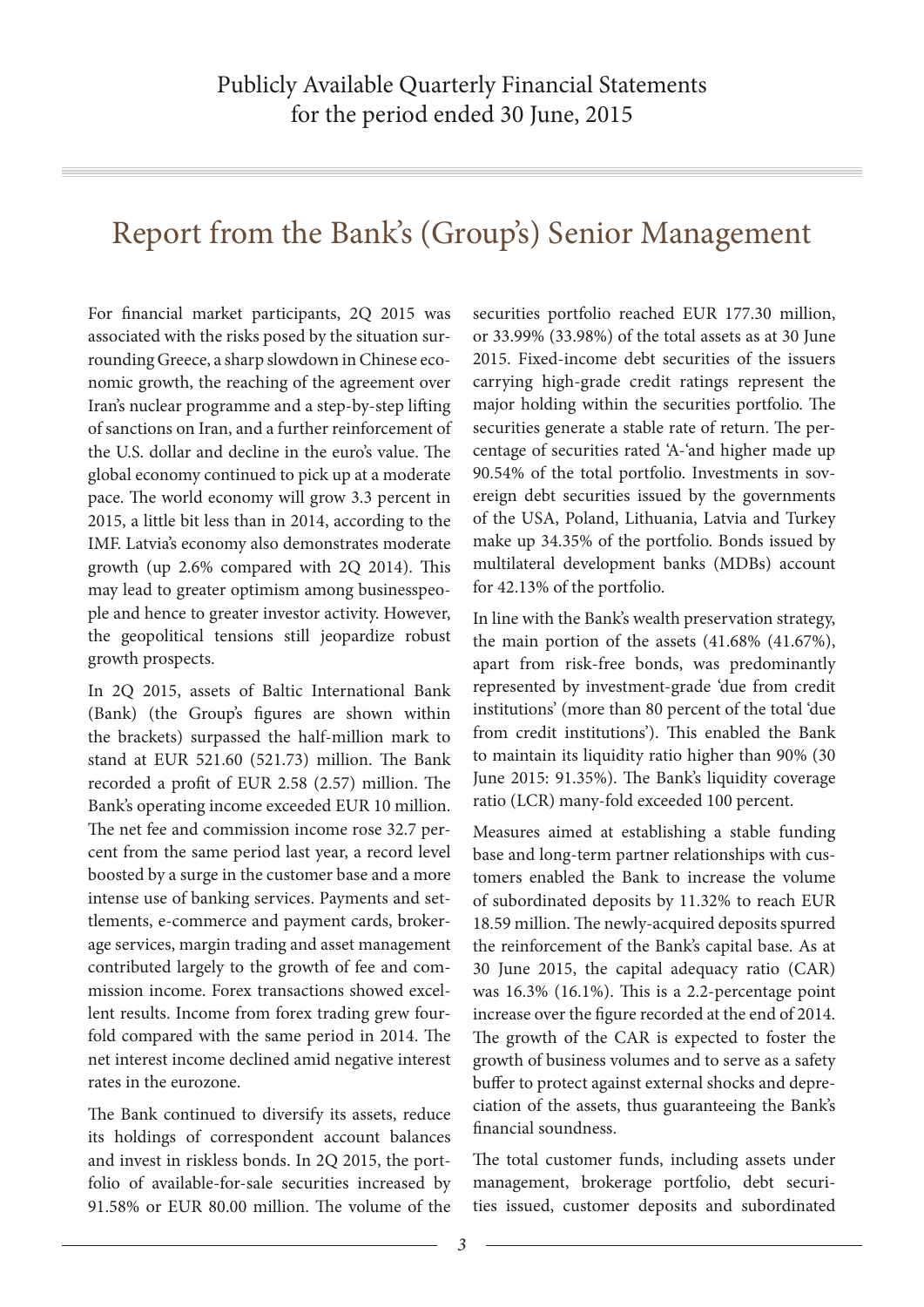deposits totalled EUR 674.91 (674.88) million) as at 30 June 2015, virtually the same volume as at the end of 2014. A slight decrease in the deposits (–1.18%) was caused by redistribution of the customer funds and their transfer to the brokerage portfolio (a 25.71-percent increase in the volume).

While continuing to develop the area of alternative investments, the Bank replenished its product-and-service portfolio with new projects available for co-financing by customers. The portfolio comprises projects related to real estate development in Latvia and the UK. The first half-year results point to a growing activity of customers: the volume of customer funds to be invested in co-financing business projects increased threefold over then first six months of 2015.

In 2Q 2015, the Bank focused specifically on distressed assets. As a result, the Bank reduced its exposures in Ukraine. The loan portfolio therefore shrank by 13.12% (13.53%). The loan portfolio totalled EUR 84.93 (83.09) million as at 30 June 2015 and made up 16.28% (15.92%) of the total assets.

In 2Q 2015, the Bank continued to support cultural and social projects. The Bank sponsored the presentation of the Annual Latvian Literary Award (LALIGABA) to the outstanding Latvian literati. This was the year's most notable literary event in Latvia.

The Chairperson of the Bank's Board and a member of the Council of the Association of Commercial

Banks of Latvia (ACBL) Ilona Gulchak participated in the Eurofi High Level Seminar 2015 organised in Riga by Eurofi in association with the Latvian EU Council Presidency. The main topics were the evolving role of banks in the EU economy and regulation of the EU financial sector. The Bank also participated in investment conferences WealthPro 2015 held in Moscow and St Petersburg. The conferences pooled together wealth management and investment experts from Europe, the CIS, the Mid East and Asia. The Bank's representatives arranged a presentation dedicated to alternative investment solutions.

Also, the Bank kept its attention focused on significant social events. The Bank's team participated in the Riga Marathon, a major racing event in Latvia. At the end of April, the Bank's employees took part in Latvia-wide environmental cleanup. Thus, they demonstrated unwavering commitment to common values, including sustainable development and environmental protection. As the Bank's strategy and vision is to keep its business going in the context of long-term development, the Bank participated in the European Enterprises Climate Cup (EECC) competition.

The Bank once again received the Sustainability Award presented by the then newly-elected Latvia's President Raimonds Vejonis. The Bank was particularly recognised for its achievements in areas such as strategic planning, environmental protection, and co-operation with the local community.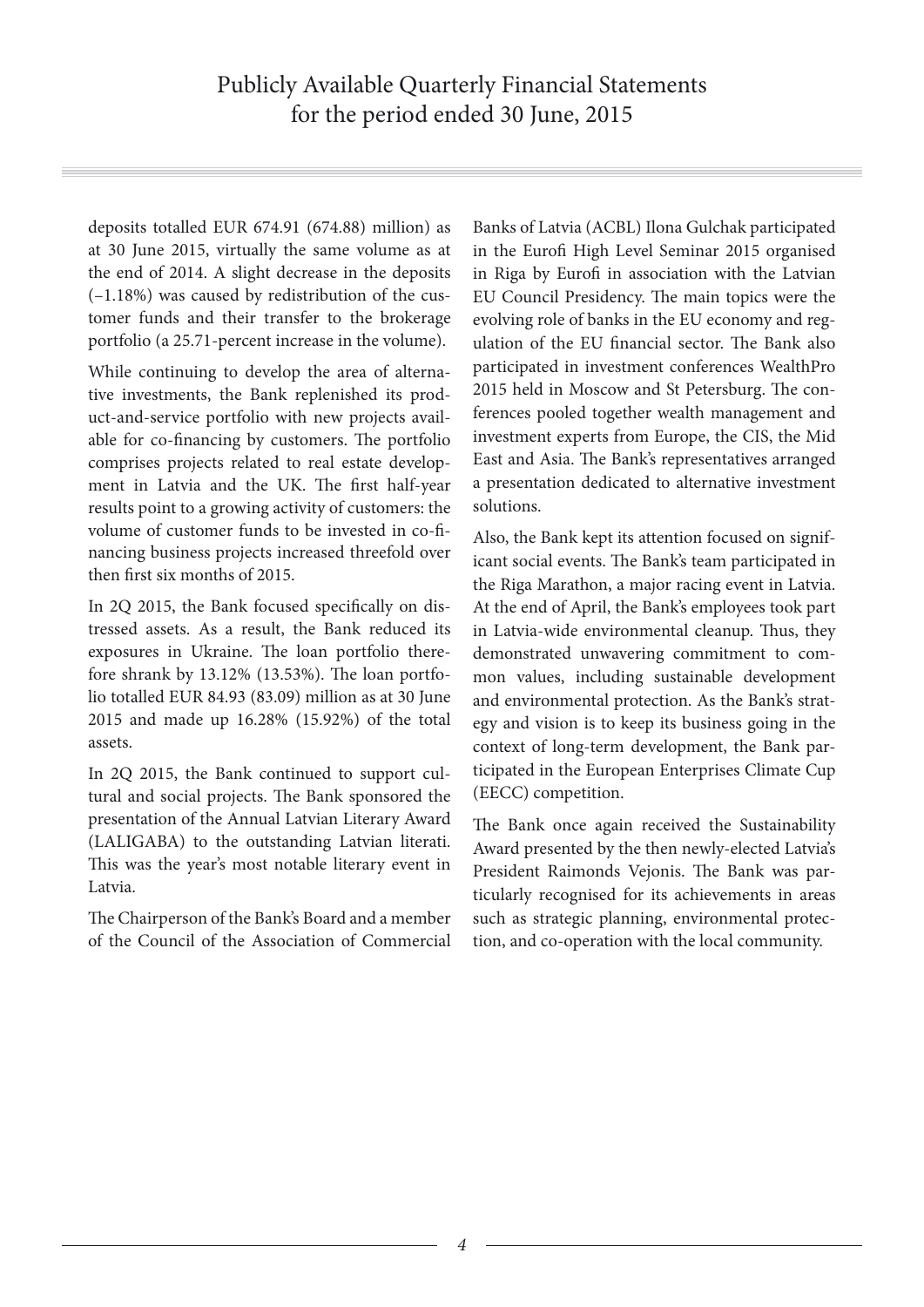### Members of the consolidation group

| N <sup>2</sup> | Company name and<br>registration number        | Code of registration<br>state and address | Insti-<br>tution<br>type <sup>1</sup> | Ownership<br>interest $(\%)$ | Percentage of<br>voting rights<br>(%) | <b>Rationale</b><br>behind the<br>inclusion<br>within the<br>group <sup>2</sup> |
|----------------|------------------------------------------------|-------------------------------------------|---------------------------------------|------------------------------|---------------------------------------|---------------------------------------------------------------------------------|
| 1              | AS "Baltic International<br>Bank", 40003127883 | LV, Kalēju iela 43, Riga                  | <b>BNK</b>                            | 100                          | 100                                   | PC                                                                              |
| $\overline{2}$ | SIA "BIB Consulting",<br>50103457291           | LV, Grēcinieku iela 6, Riga               | <b>SE</b>                             | 100                          | 100                                   | <b>PCS</b>                                                                      |
| 3              | SIA "BIB Real Estate",<br>40003868021          | LV, Kalēju iela 41, Riga                  | <b>OFI</b>                            | 100                          | 100                                   | <b>PCS</b>                                                                      |
| $\overline{4}$ | SIA "Gaujas īpašumi",<br>40103249888           | LV, Kalēju iela 41, Riga                  | <b>OFI</b>                            | 100                          | 100                                   | <b>SCS</b>                                                                      |
| 5              | SIA "Global Investments",<br>40003785660       | LV, Merkeļa iela 6-11, Riga               | <b>OFI</b>                            | 100                          | 100                                   | <b>SCS</b>                                                                      |

<sup>1</sup> BNK – bank; OFI – other financial institution; SE – supporting enterprise.

*2 PC – parent company; PCS – parent company subsidiary company; SCS – subsidiary company subsidiary company.*

### Bank's shareholders

The Вank's share capital totals EUR 29 496 389 and is divided into 4 154 421 ordinary shares carrying identical voting rights. All shares are registered. Each share carries the right to one vote at the meetings of shareholders, a right to receive dividends as declared from time to time and a right to residual assets. Each share has a par value of EUR 7.1.

Of the Bank's 93 shareholders, 28 are corporate entities and 65 are private individuals.

Listed below are the shareholders who control more than 10 percent of the shares in the shareholders' equity:

- Valeri Belokon 69.89467%
- Vilori Belokon 30.00969%.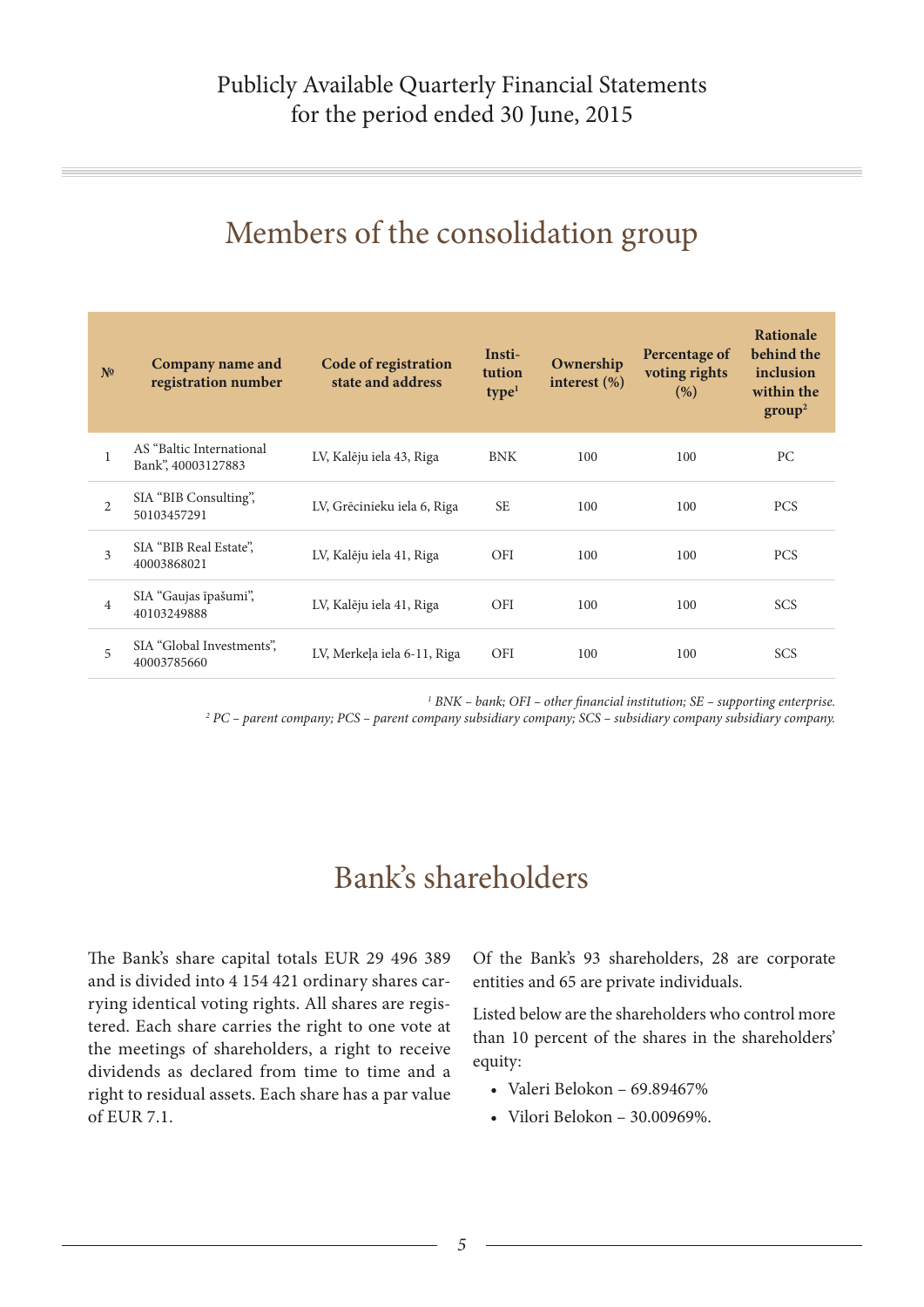### Bank's senior management

#### Supervisory Council (30.06.2015)

| Name and surname | <b>Position</b>                   |
|------------------|-----------------------------------|
| Valeri Belokon   | Chairperson of the Council        |
| Albert Reznik    | Deputy Chairperson of the Council |
| Vlada Belokon    | Member of the Council             |

#### Management Board (30.06.2015)

| Name and surname  | <b>Position</b>                 |
|-------------------|---------------------------------|
| Ilona Gulchak     | Chairperson of the Board        |
| Natalja Tkachenko | Deputy Chairperson of the Board |
| Alon Nodelman     | Member of the Board             |
| Dinars Kolpakovs  | Member of the Board             |
| Inese Lazdovska   | Member of the Board             |
| Martins Neibergs  | Member of the Board             |

During 2Q 2015 the following changes were made in the composition of the Board:

The newly-appointed Martins Neibergs, Head of the Loan and Documentary Operations Department,

has taken on Board-related responsibilities with effect from 16 June. As a member of the Board, he will be specifically responsible for development of alternative investments, loan services and documentary operations.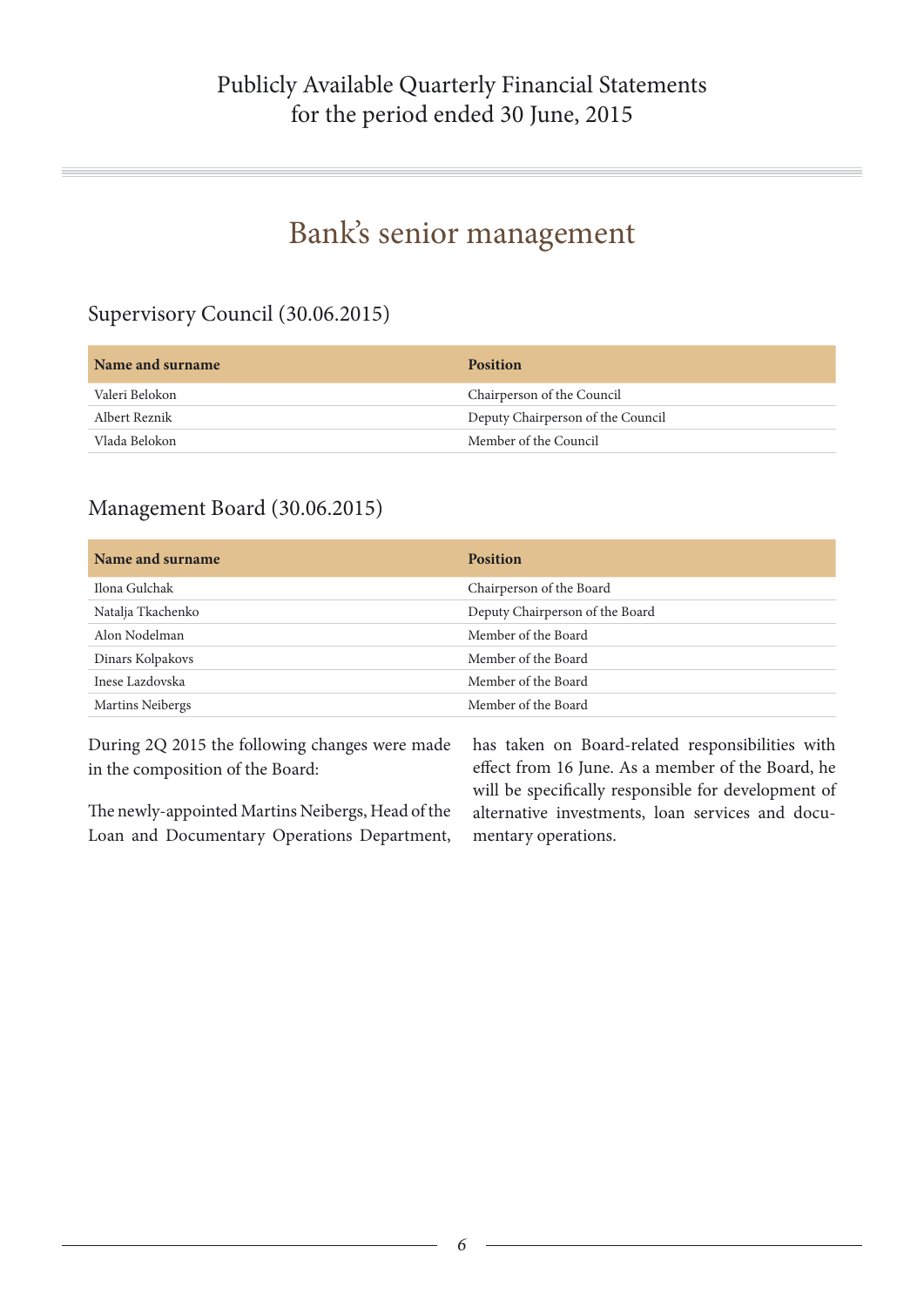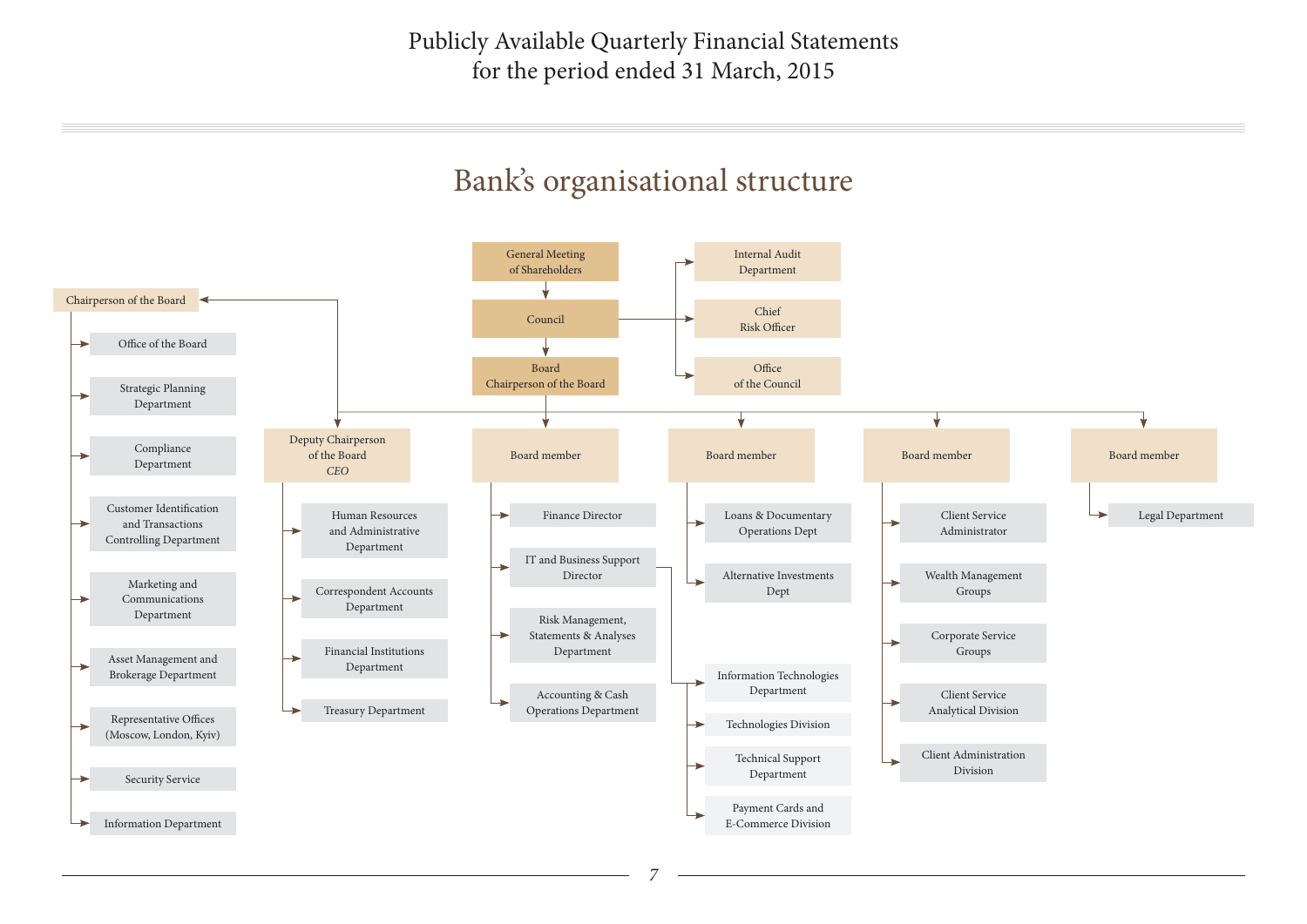### Bank's Operational Strategy and Operational Objectives

Since its foundation in 1993, Bank's strategy has remained unchanged: to provide high-net-worth individuals (HNWIs) and their family members a high level of bespoke customer service traditionally offered by private banks in Western Europe. Taking into account the global changes while still staying committed to our chosen path, Bank has devised a new operational strategy. Under the new strategy, our **vision** is **to be a sustainable** Latvia-based bank that provides HNWIs with a **superb** level of personalised **service** and **socially responsible** wealth management **tailored to suit** both their personal and business needs.

The things falling under the concept of 'Bank's **sustainable** development' include to:

- 1. Ensure long-term profitability for our shareholders.
- 2. Invest in sustainable assets and manage the assets in a socially responsible manner.
- 3. Ensure **corporate governance** in Bank in accordance with the Corporate Governance Guidance and Principles for Unlisted Companies in the Baltics for the purpose of maintaining a framework for interaction among the shareholders, Council member, Board members and other stakeholders and a framework of Bank's processes and attitudes that add value to the business, help build its reputation and ensure transparency of the business, long-term continuity and success; actively co-participate in the banking association.
- 4. Ensure that **work arrangement and workplace environment** motivate an employee to establish long-term relationship with Bank, work effectively and achieve work-life balance.
- 5. Ensure **fair commercial practices** through supporting a fair competition, preventing

interest of conflict, adhering to high ethical standards of conduct, building up self-respect and respect towards the co-workers and shareholders, customers and partners, and demonstrating a strong sense of responsibility for work done and decisions made.

- 6. Communicate with our **customers** in a transparent language by providing fair, clear and non-misleading information about our performance, results, products, services, and fees charged, thus helping the customers make informed decisions; handle and resolve all customer complaints and grievances.
- 7. Offer our **customers** opportunities to invest in socially responsible and sustainable projects.
- 8. Ensure the **development of the local community and involvement of the community members** in today's programs and initiatives by encouraging the protection of cultural and historical heritage in the Baltic States, supporting national conservation efforts, and integrating modern urban features into Riga's historic centre.

When choosing representative gifts for our customers and partners, we give preference to articles (goods) made in Latvia.

**Socially responsible** and **customised** wealth management implies that we:

- 1. elicit customer's specific wishes and needs and risk tolerance; offer customer a range of suitable banking products and services.
- 2. ensure transparency at any stage of wealth management.
- 3. invest funds in sustainable sectors and business projects.
- 4. ensure customer privacy.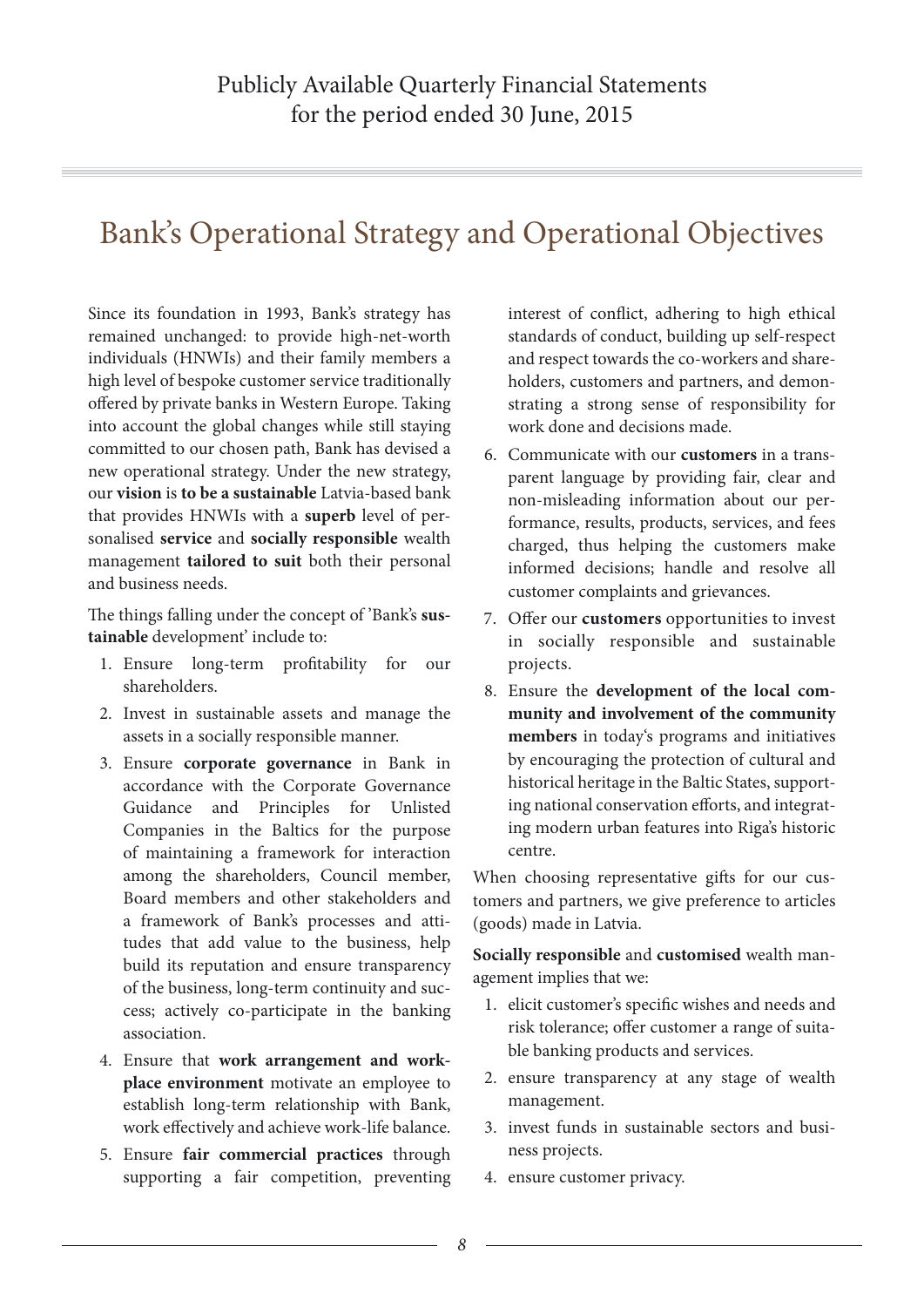### Publicly Available Quarterly Financial Statements for the period ended 30 June, 2015

#### A focus on **customer service excellence** means to:

- 1. strive to create added value that meets and even exceeds the expectations of our customers.
- 2. maintain excellent long-term results.

### Risk management

The information about risk management is available in 2014 Annual Report from page 36 till page 42 on JSC "Baltic International Bank" web page http://www.bib.lv/en/about-bank/reports. Since 31 December 2014 there are no any material changes in risk management.

### The Bank's performance ratios

| Item                       | 01.01.2015-30.06.2015<br>(unaudited) | 01.01.2014-30.06.2014<br>(unaudited) |
|----------------------------|--------------------------------------|--------------------------------------|
| Return on Equity (ROE) (%) | 15.41                                | 1.63                                 |
| Return on Assets (ROA) (%) | 0.94                                 | 0.15                                 |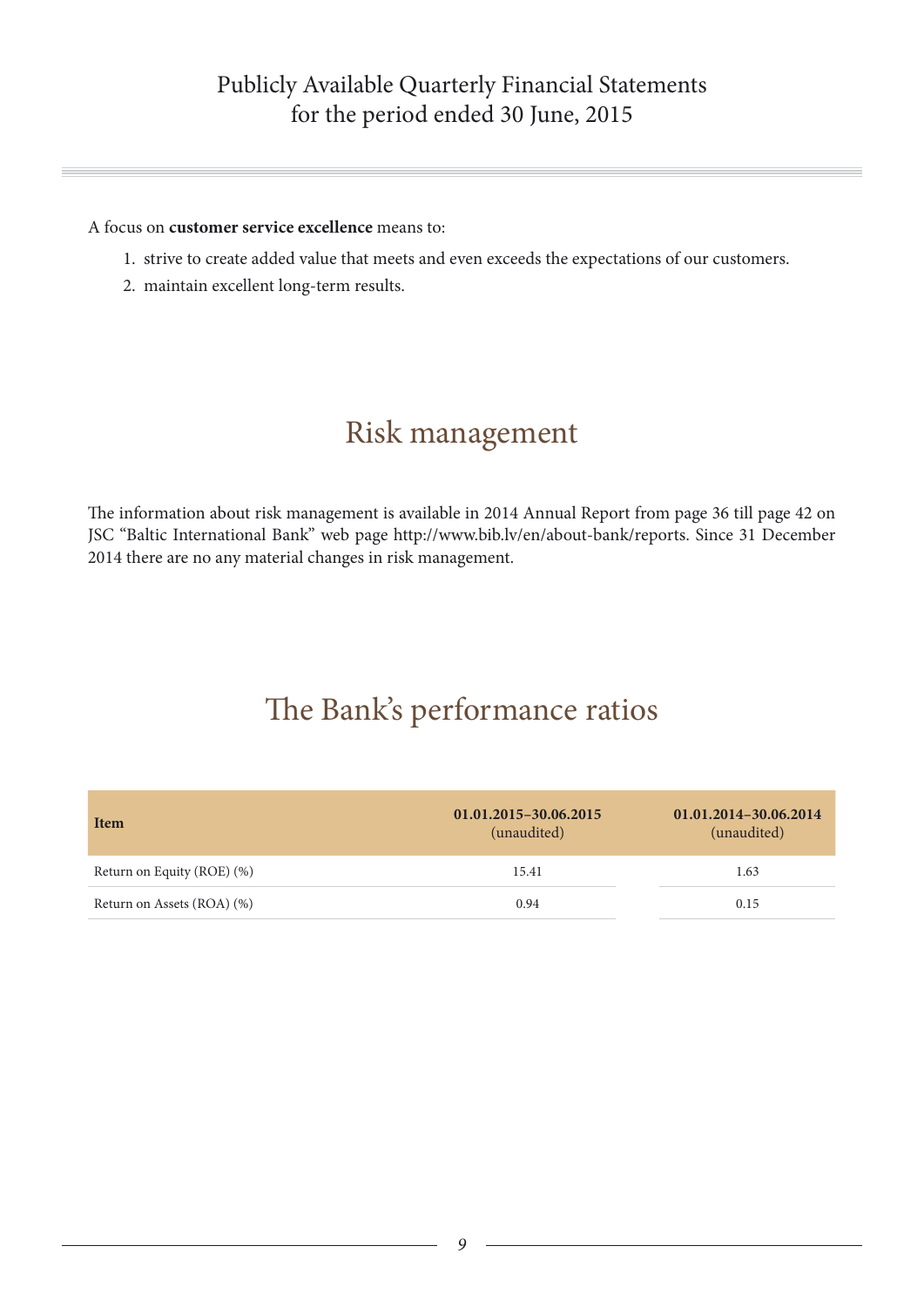| <b>Item</b>                                                                                               | 01.01.2015-30.06.2015<br>(unaudited)<br>Group<br><b>EUR'000</b> | <b>Bank</b><br><b>EUR'000</b> | 01.01.2014. - 30.06.2014<br>(unaudited)<br>Group<br><b>EUR'000</b> | <b>Bank</b><br><b>EUR'000</b> |
|-----------------------------------------------------------------------------------------------------------|-----------------------------------------------------------------|-------------------------------|--------------------------------------------------------------------|-------------------------------|
| Interest income                                                                                           | 3 3 4 7                                                         | 3 3 8 2                       | 3 9 0 4                                                            | 3937                          |
| Interest expense                                                                                          | $-1547$                                                         | $-1547$                       | $-1213$                                                            | $-1213$                       |
| Dividend income                                                                                           | $\mathbf{1}$                                                    | 1                             | $\mathbf{1}$                                                       | $\mathbf{1}$                  |
| Fee and commission income                                                                                 | 4675                                                            | 4675                          | 3 1 8 9                                                            | 3 1 8 9                       |
| Fee and commission expense                                                                                | $-1201$                                                         | $-1201$                       | $-572$                                                             | $-572$                        |
| Net realised gain/loss on financial assets and financial<br>liabilities carried at amortised cost         | $\Omega$                                                        | $\overline{0}$                | $\theta$                                                           | $\theta$                      |
| Net realised gain/loss on available for sale financial assets                                             | $\mathbf{0}$                                                    | $\overline{0}$                | 209                                                                | 209                           |
| Net gain/loss on financial assets and financial liabilities held<br>for trading                           | $-15$                                                           | $-15$                         | $-336$                                                             | $-336$                        |
| Net gain/loss on financial assets and financial liabilities at<br>fair value through profit or loss       | $\Omega$                                                        | $\overline{0}$                | $\theta$                                                           | $\mathbf{0}$                  |
| Changes in fair value of the hedged items                                                                 | $\mathbf{0}$                                                    | $\overline{0}$                | $\overline{0}$                                                     | $\mathbf{0}$                  |
| Gain/loss on trade in and revaluation of foreign currencies                                               | 4578                                                            | 4589                          | 1 1 4 6                                                            | 1 1 4 6                       |
| Gain/loss on derecognition of property, plant and<br>equipment, investment property and intangible assets | $\theta$                                                        | $\overline{0}$                | $\theta$                                                           | $\mathbf{0}$                  |
| Other income                                                                                              | 249                                                             | 137                           | 308                                                                | 183                           |
| Other expenses                                                                                            | $-87$                                                           | $-84$                         | $-113$                                                             | $-106$                        |
| Administrative expenses                                                                                   | $-5812$                                                         | $-5747$                       | $-5555$                                                            | $-5448$                       |
| Depreciation                                                                                              | $-668$                                                          | $-668$                        | $-616$                                                             | $-616$                        |
| Result of provisions for doubtful debts                                                                   | $-538$                                                          | $-538$                        | $-101$                                                             | $-101$                        |
| <b>Impairment</b> losses                                                                                  | $\theta$                                                        | $\theta$                      | $\theta$                                                           | $\theta$                      |
| Profit/loss before corporate income tax                                                                   | 2982                                                            | 2984                          | 251                                                                | 273                           |
| Corporate income tax                                                                                      | $-408$                                                          | $-408$                        | $\theta$                                                           | $\Omega$                      |
| Profit/loss for the current year                                                                          | 2574                                                            | 2576                          | 251                                                                | 273                           |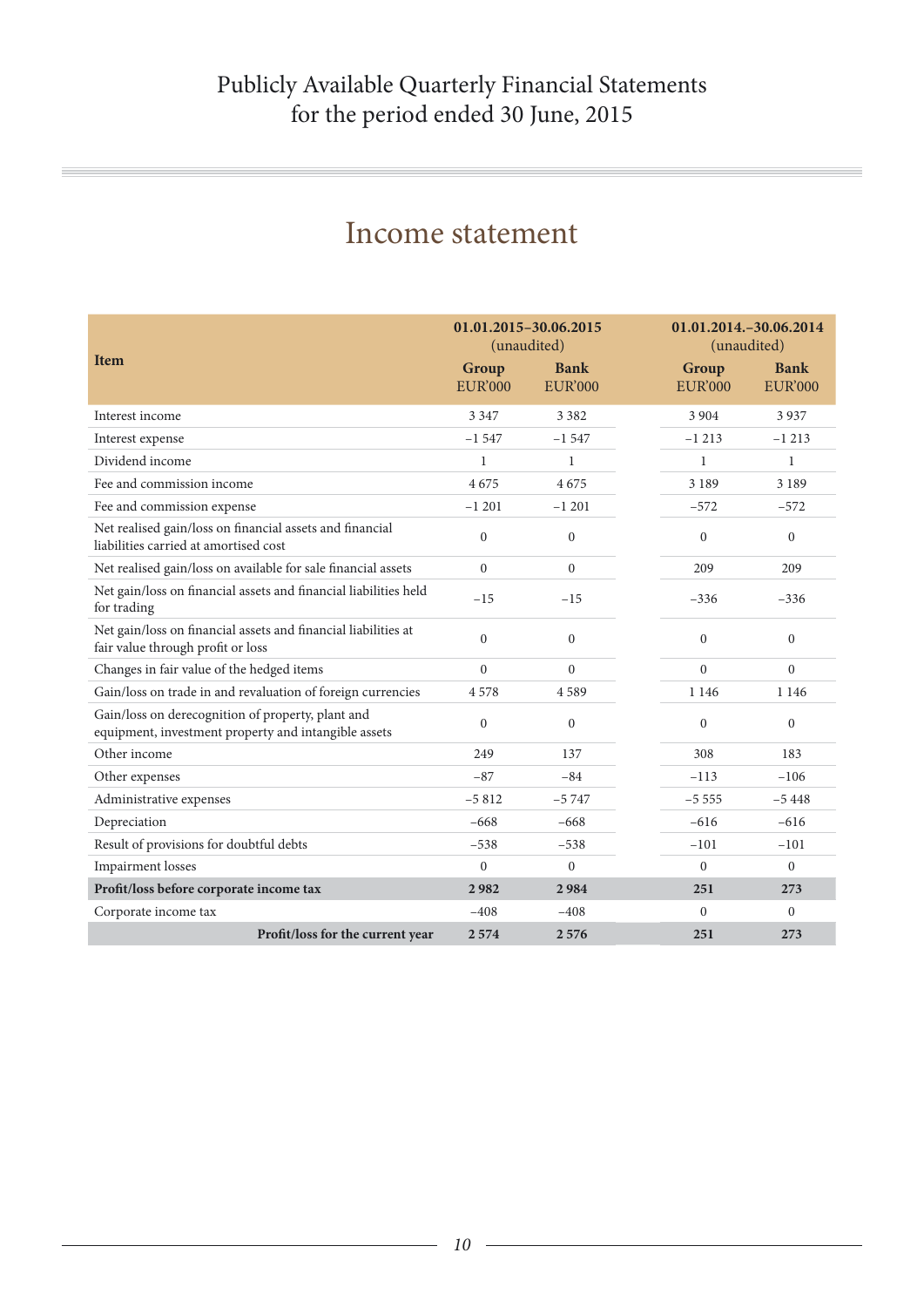### Balance sheet statement

|                                                                                                     |                         | 30.06.2015<br>(unaudited)     |                         | 31.12.2014<br>(audited)       |  |
|-----------------------------------------------------------------------------------------------------|-------------------------|-------------------------------|-------------------------|-------------------------------|--|
| <b>Item</b>                                                                                         | Group<br><b>EUR'000</b> | <b>Bank</b><br><b>EUR'000</b> | Group<br><b>EUR'000</b> | <b>Bank</b><br><b>EUR'000</b> |  |
| Cash and due from central banks repayable on demand                                                 | 7491                    | 7490                          | 23 530                  | 23 5 25                       |  |
| Due from credit institutions repayable on demand                                                    | 206 693                 | 206 693                       | 267 010                 | 267 010                       |  |
| Financial assets held for trading                                                                   | 597                     | 597                           | 2882                    | 2882                          |  |
| Financial assets at fair value through profit or loss                                               | $\overline{0}$          | $\mathbf{0}$                  | $\boldsymbol{0}$        | $\boldsymbol{0}$              |  |
| Financial assets available for sale                                                                 | 167 355                 | 167 355                       | 87 357                  | 87 357                        |  |
| Loans and receivables                                                                               | 93783                   | 95 630                        | 106 668                 | 108 335                       |  |
| Other due from credit institutions                                                                  | 10698                   | 10 698                        | 10 581                  | 10581                         |  |
| Loans                                                                                               | 83 085                  | 84 932                        | 96 087                  | 97754                         |  |
| Investments held to maturity                                                                        | 9419                    | 9419                          | 8731                    | 8731                          |  |
| Change in fair value of a hedged portion of the portfolio<br>attributable to the interest rate risk | $\mathbf{0}$            | $\boldsymbol{0}$              | $\boldsymbol{0}$        | $\boldsymbol{0}$              |  |
| Deferred expenses and accrued income                                                                | 385                     | 385                           | 2 3 8 6                 | 2 3 8 8                       |  |
| Fixed assets                                                                                        | 17 290                  | 17 290                        | 17401                   | 17401                         |  |
| Investment property                                                                                 | 7496                    | 3918                          | 7476                    | 3918                          |  |
| Intangible assets                                                                                   | 4 1 2 4                 | 4 1 2 4                       | 4 3 2 1                 | 4 3 2 1                       |  |
| Investments in associated and related companies                                                     | 1 1 4 4                 | 3 0 8 8                       | 1 1 4 5                 | 3 0 8 8                       |  |
| Current tax assets                                                                                  | $\mathbf{0}$            | $\overline{0}$                | 285                     | 285                           |  |
| Other assets                                                                                        | 5 9 5 0                 | 5 6 1 3                       | 1769                    | 1626                          |  |
| <b>Total assets</b>                                                                                 | 521727                  | 521 602                       | 530 961                 | 530 867                       |  |
| Liabilities to central banks                                                                        | 3784                    | 3784                          | 3782                    | 3782                          |  |
| Due to credit institutions repayable on demand                                                      | 275                     | 275                           | 277                     | 277                           |  |
| Financial liabilities held for trading                                                              | 75                      | 75                            | 1965                    | 1965                          |  |
| Financial liabilities at fair value through profit or loss                                          | $\theta$                | $\mathbf{0}$                  | $\mathbf{0}$            | $\overline{0}$                |  |
| Financial liabilities valued at depreciated cost                                                    | 478714                  | 478 736                       | 489 355                 | 489 366                       |  |
| Term liabilities due to credit institutions                                                         | $\theta$                | $\theta$                      | 6178                    | 6 1 7 8                       |  |
| Deposits                                                                                            | 442 932                 | 442 954                       | 448 233                 | 448 244                       |  |
| Subordinated liabilities                                                                            | 18 5 9 2                | 18 5 9 2                      | 16702                   | 16702                         |  |
| Debt securities in issue                                                                            | 17190                   | 17 190                        | 18 24 2                 | 18 24 2                       |  |
| Financial liabilities arising from the transfer of financial<br>assets                              | $\mathbf{0}$            | $\mathbf{0}$                  | $\boldsymbol{0}$        | $\boldsymbol{0}$              |  |
| Change in fair value of a hedged portion of the portfolio<br>attributable to the interest rate risk | $\mathbf{0}$            | $\mathbf{0}$                  | $\boldsymbol{0}$        | $\boldsymbol{0}$              |  |
| Deferred income and accrued expenses                                                                | 494                     | 494                           | 1488                    | 1483                          |  |
| Provisions                                                                                          | $\boldsymbol{0}$        | $\boldsymbol{0}$              | $\boldsymbol{0}$        | $\boldsymbol{0}$              |  |
| Tax liabilities                                                                                     | 1548                    | 1548                          | 1 1 3 9                 | 1 1 3 9                       |  |
| Other liabilities                                                                                   | 2699                    | 2 2 0 9                       | 1617                    | 1 177                         |  |
| <b>Total liabilities</b>                                                                            | 487 589                 | 487 121                       | 499 623                 | 499 189                       |  |
| Shareholders' equity                                                                                | 34 138                  | 34 481                        | 31 338                  | 31 678                        |  |
| Total liabilities and shareholders' equity                                                          | 521727                  | 521 602                       | 530 961                 | 530 867                       |  |
| Memorandum items                                                                                    |                         |                               |                         |                               |  |
| Contingent liabilities                                                                              | 3779                    | 3779                          | 2961                    | 2961                          |  |
| Commitments to customers                                                                            | 3 8 2 6                 | 3 9 0 8                       | 12 040                  | 12 135                        |  |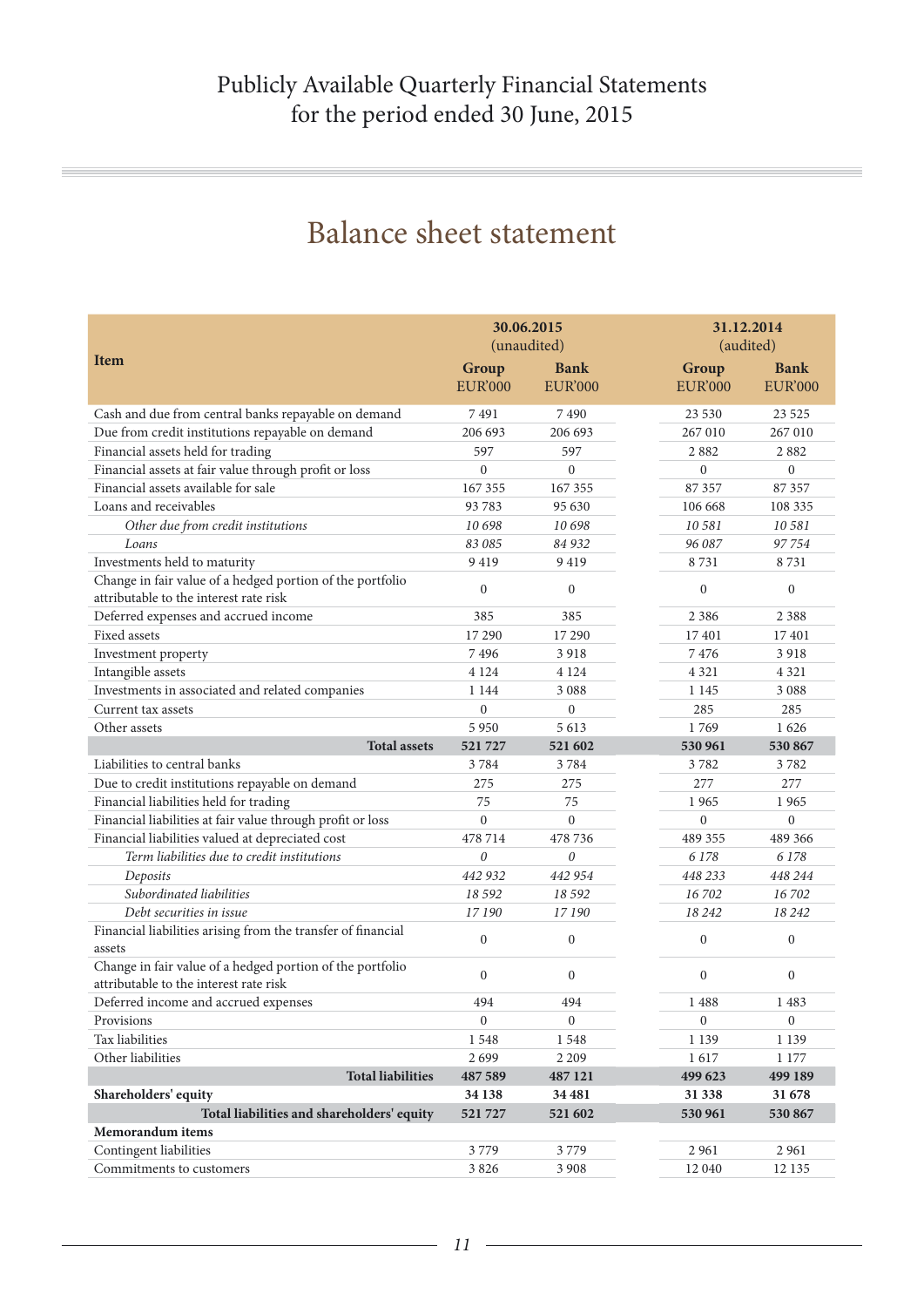### Overview of own funds and capital ratios

|              |                                                                                                             |                         | 30.06.2015<br>(unaudited)     |  |  |
|--------------|-------------------------------------------------------------------------------------------------------------|-------------------------|-------------------------------|--|--|
| $N^{\Omega}$ | <b>Item</b>                                                                                                 | Group<br><b>EUR'000</b> | <b>Bank</b><br><b>EUR'000</b> |  |  |
| 1.           | Own funds (1.1.+1.2.)                                                                                       | 36772                   | 37 393                        |  |  |
| 1.1.         | Tier 1 capital (1.1.1.+1.1.2.)                                                                              | 25820                   | 26 441                        |  |  |
| 1.1.1.       | Common equity Tier 1 capital (CET1 capital)                                                                 | 25 8 20                 | 26 441                        |  |  |
| 1.1.2.       | Additional Tier 1 capital                                                                                   | 0                       | $\boldsymbol{0}$              |  |  |
| 1.2.         | Tier 2 capital                                                                                              | 10952                   | 10952                         |  |  |
| 2.           | Total risk exposure amount (2.1.+2.2.+2.3.+2.4.+2.5.+2.6.+2.7.)                                             | 228 646                 | 229 301                       |  |  |
| 2.1.         | Risk weighted exposure amounts for credit, counterparty credit<br>and dilution risks and free deliveries    | 201 191                 | 202 051                       |  |  |
| 2.2.         | Total risk exposure amount for settlement/delivery                                                          | $\overline{0}$          | $\mathbf{0}$                  |  |  |
| 2.3.         | Total risk exposure amount for position, foreign exchange and commodities risks                             | 1 1 8 4                 | 1 1 8 4                       |  |  |
| 2.4.         | Total risk exposure amount for operational risk                                                             | 26 27 1                 | 26 06 6                       |  |  |
| 2.5.         | Total risk exposure amount for credit valuation adjustment                                                  | $\overline{0}$          | $\mathbf{0}$                  |  |  |
| 2.6.         | Total risk exposure amount related to large exposures in the trading book                                   | $\Omega$                | $\boldsymbol{0}$              |  |  |
| 2.7.         | Other risk exposure amounts                                                                                 | $\Omega$                | $\mathbf{0}$                  |  |  |
| 3.           | Capital ratios and capital levels                                                                           |                         |                               |  |  |
| 3.1.         | CET1 capital ratio (1.1.1./2.*100)                                                                          | 11.29                   | 11.53                         |  |  |
| 3.2.         | Surplus(+)/Deficit(-) of CET1 capital (1.1.1.-2.*4.5%)                                                      | 15 5 3 1                | 16 122                        |  |  |
| 3.3.         | T1 capital ratio $(1.1./2.*100)$                                                                            | 11.29                   | 11.53                         |  |  |
| 3.4.         | Surplus $(+)/$ Deficit $(-)$ of T1 capital $(1.1.-2.*6%)$                                                   | 12 102                  | 12 683                        |  |  |
| 3.5.         | Total capital ratio (1./2.*100)                                                                             | 16.08                   | 16.31                         |  |  |
| 3.6.         | Surplus(+)/Deficit(-) of total capital (1.-2.*8%)                                                           | 18 4 8 2                | 19 0 50                       |  |  |
| 4.           | Combined Buffer Requirement (4.1.+4.2.+4.3.+4.4.+4.5.)                                                      | 2.5                     | 2.5                           |  |  |
| 4.1.         | Capital conservation buffer (%)                                                                             | 2.5                     | 2.5                           |  |  |
| 4.2.         | Institution specific countercyclical capital buffer (%)                                                     | 0.0                     | 0.0                           |  |  |
| 4.3.         | Systemic risk buffer (%)                                                                                    | 0.0                     | 0.0                           |  |  |
| 4.4.         | Systemically important institution buffer (%)                                                               | 0.0                     | 0.0                           |  |  |
| 4.5.         | Other Systemically Important Institution buffer (%)                                                         | 0.0                     | 0.0                           |  |  |
| 5.           | Capital ratios due to adjustments                                                                           |                         |                               |  |  |
| 5.1.         | Provisions or assets value adjustments applying specific policy<br>for the purpose of own funds calculation | $\boldsymbol{0}$        | $\boldsymbol{0}$              |  |  |
| 5.2.         | CET1 capital ratio due to adjustments defined in row No 5.1. (%)                                            | 11.29                   | 11.53                         |  |  |
| 5.3.         | Tier 1 capital ratio due to adjustments defined in row No 5.1. (%)                                          | 11.29                   | 11.53                         |  |  |
| 5.4.         | Total capital ratio due to adjustments defined in row No 5.1. (%)                                           | 16.08                   | 16.31                         |  |  |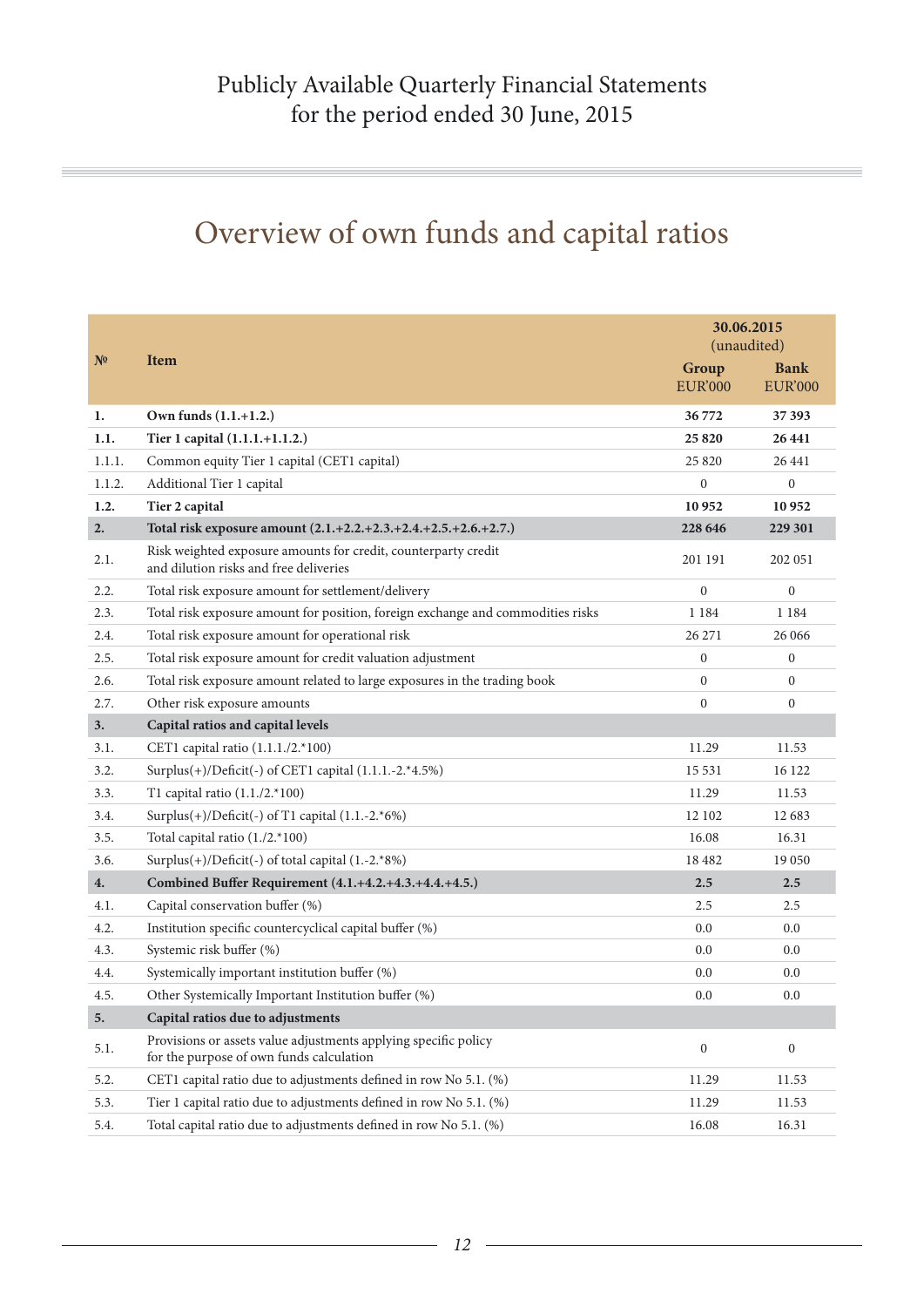## Liquidity ratio calculation

| N <sup>0</sup>          | <b>Item</b>                                              | 30.06.2015<br>(unaudited)<br><b>Bank</b><br><b>EUR'000</b> |
|-------------------------|----------------------------------------------------------|------------------------------------------------------------|
| $\mathbf{1}$            | <b>Liquid assets</b>                                     | 366 626                                                    |
| 1.1.                    | Vault cash                                               | 1 3 1 6                                                    |
| 1.2.                    | Balances due from Bank of Latvia                         | 6 1 7 5                                                    |
| 1.3.                    | Balances due from solvent credit institutions            | 205 220                                                    |
| 1.4.                    | Liquid securities                                        | 153 915                                                    |
| $\overline{2}$          | Current liabilities (residual maturity of up to 30 days) | 401 353                                                    |
| 2.1.                    | Balances due to credit institutions                      | 275                                                        |
| 2.2.                    | Deposits                                                 | 391 587                                                    |
| 2.3.                    | Debt securities in issue                                 | $\mathbf{0}$                                               |
| 2.4.                    | Money in transit                                         | 1646                                                       |
| 2.5.                    | Other current liabilities                                | 4 0 28                                                     |
| 2.6.                    | Off-balance sheet items                                  | 3817                                                       |
| $\overline{\mathbf{3}}$ | Liquidity ratio $(1:2)$ $(\%)$                           | 91.35                                                      |
| 4                       | Minimum liquidity ratio (%)                              | 30.00                                                      |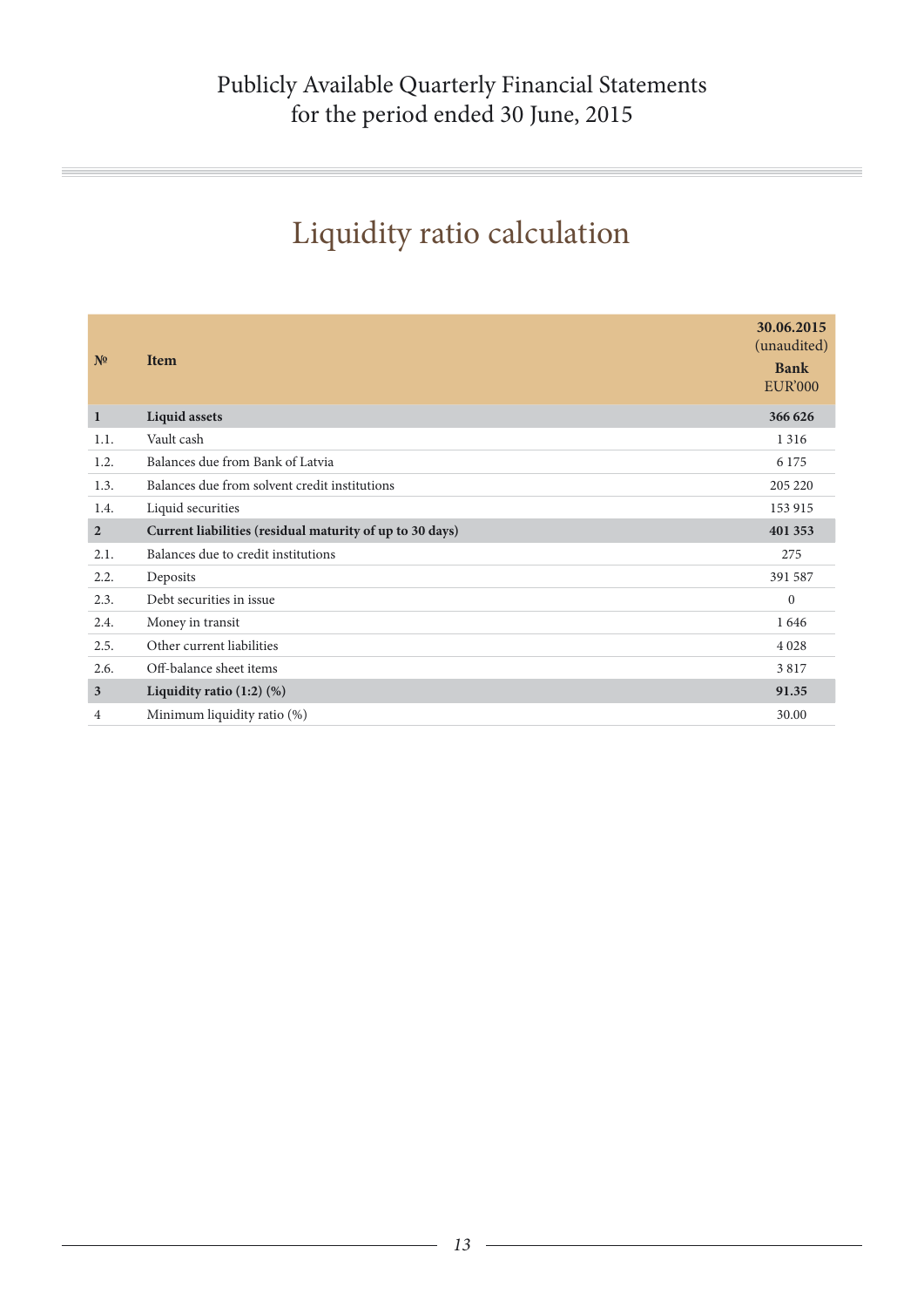### Note 1. Securities portfolio

The Bank's securities portfolio breaks down by country:

|                                |       | 30.06.2015<br>(unaudited)                                 |                                                             |                                                             |                                |
|--------------------------------|-------|-----------------------------------------------------------|-------------------------------------------------------------|-------------------------------------------------------------|--------------------------------|
|                                |       | Financial<br>assets held for<br>trading<br><b>EUR'000</b> | Financial<br>assets available<br>for sale<br><b>EUR'000</b> | <b>Investments</b><br>held to<br>maturity<br><b>EUR'000</b> | <b>Total</b><br><b>EUR'000</b> |
| Multilateral development banks |       | $\mathbf{0}$                                              | 74 687                                                      | $\mathbf{0}$                                                | 74 687                         |
| <b>USA</b>                     |       | $\mathbf{0}$                                              | 44 687                                                      | $\mathbf{0}$                                                | 44 687                         |
| Germany                        |       | $\mathbf{0}$                                              | 13 500                                                      | $\boldsymbol{0}$                                            | 13500                          |
| Sweden                         |       | $\mathbf{0}$                                              | 8952                                                        | $\mathbf{0}$                                                | 8952                           |
| Lithuania                      |       | $\mathbf{0}$                                              | 4 9 0 3                                                     | 2 5 5 4                                                     | 7457                           |
| United Kingdom                 |       | $\mathbf{0}$                                              | 7028                                                        | $\mathbf{0}$                                                | 7028                           |
| Latvia                         |       | $\mathfrak{2}$                                            | 3 4 2 5                                                     | 2756                                                        | 6 1 8 3                        |
| Denmark                        |       | $\mathbf{0}$                                              | 4 5 2 2                                                     | $\Omega$                                                    | 4522                           |
| Other countries*               |       | 520                                                       | 5 6 5 1                                                     | 4 1 0 9                                                     | 10 280                         |
|                                | total | 522                                                       | 167 355                                                     | 9419                                                        | 177 296                        |

*\*Each country's issuers' total carrying value is less than 10% from own funds.*

During the reporting period has not been recognized an impairment for financial assets available for sale.

|                                |       | 31.12.2014<br>(audited)                                   |                                                             |                                                             |                                |
|--------------------------------|-------|-----------------------------------------------------------|-------------------------------------------------------------|-------------------------------------------------------------|--------------------------------|
|                                |       | Financial<br>assets held for<br>trading<br><b>EUR'000</b> | Financial<br>assets available<br>for sale<br><b>EUR'000</b> | <b>Investments</b><br>held to<br>maturity<br><b>EUR'000</b> | <b>Total</b><br><b>EUR'000</b> |
| Multilateral development banks |       | $\mathbf{0}$                                              | 50 040                                                      | $\mathbf{0}$                                                | 50 040                         |
| Germany                        |       | $\mathbf{0}$                                              | 8 2 8 9                                                     | $\mathbf{0}$                                                | 8 2 8 9                        |
| Sweden                         |       | $\mathbf{0}$                                              | 8 2 4 8                                                     | $\mathbf{0}$                                                | 8 2 4 8                        |
| Lithuania                      |       | $\mathbf{0}$                                              | 4 5 4 1                                                     | 2 3 7 4                                                     | 6915                           |
| United Kingdom                 |       | $\mathbf{0}$                                              | 6419                                                        | $\mathbf{0}$                                                | 6419                           |
| Latvia                         |       | $\mathbf{1}$                                              | 3 2 4 5                                                     | 2 5 5 0                                                     | 5796                           |
| Denmark                        |       | $\mathbf{0}$                                              | 4 1 4 9                                                     | $\Omega$                                                    | 4 1 4 9                        |
| Other countries*               |       | 476                                                       | 2 4 2 6                                                     | 3807                                                        | 6709                           |
|                                | total | 477                                                       | 87357                                                       | 8731                                                        | 96 565                         |

*\*Each country's issuers' total carrying value is less than 10% from own funds.*